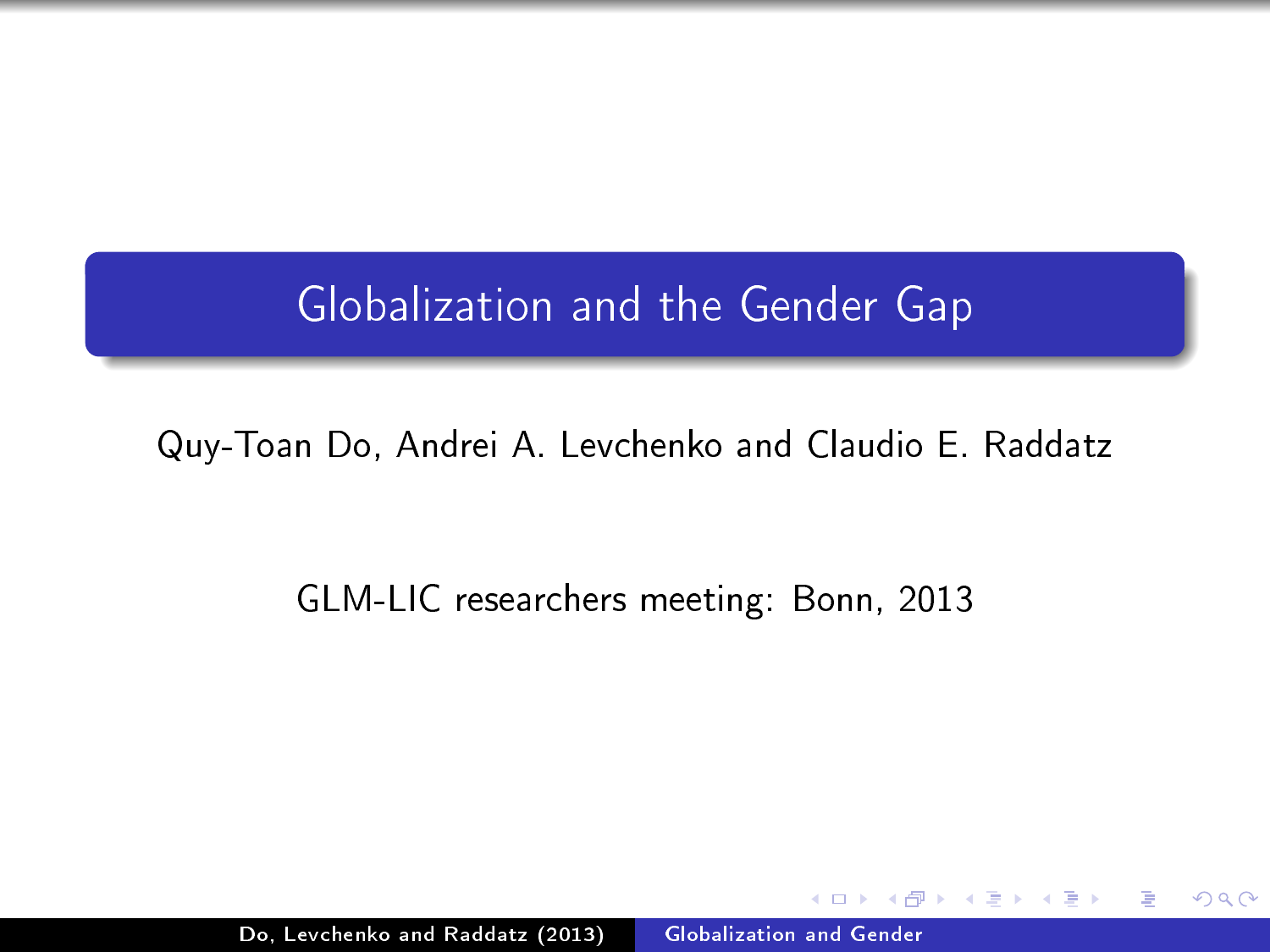- What is the effect of globalization on gender equity?
- What mechanisms at work?

 $\Omega$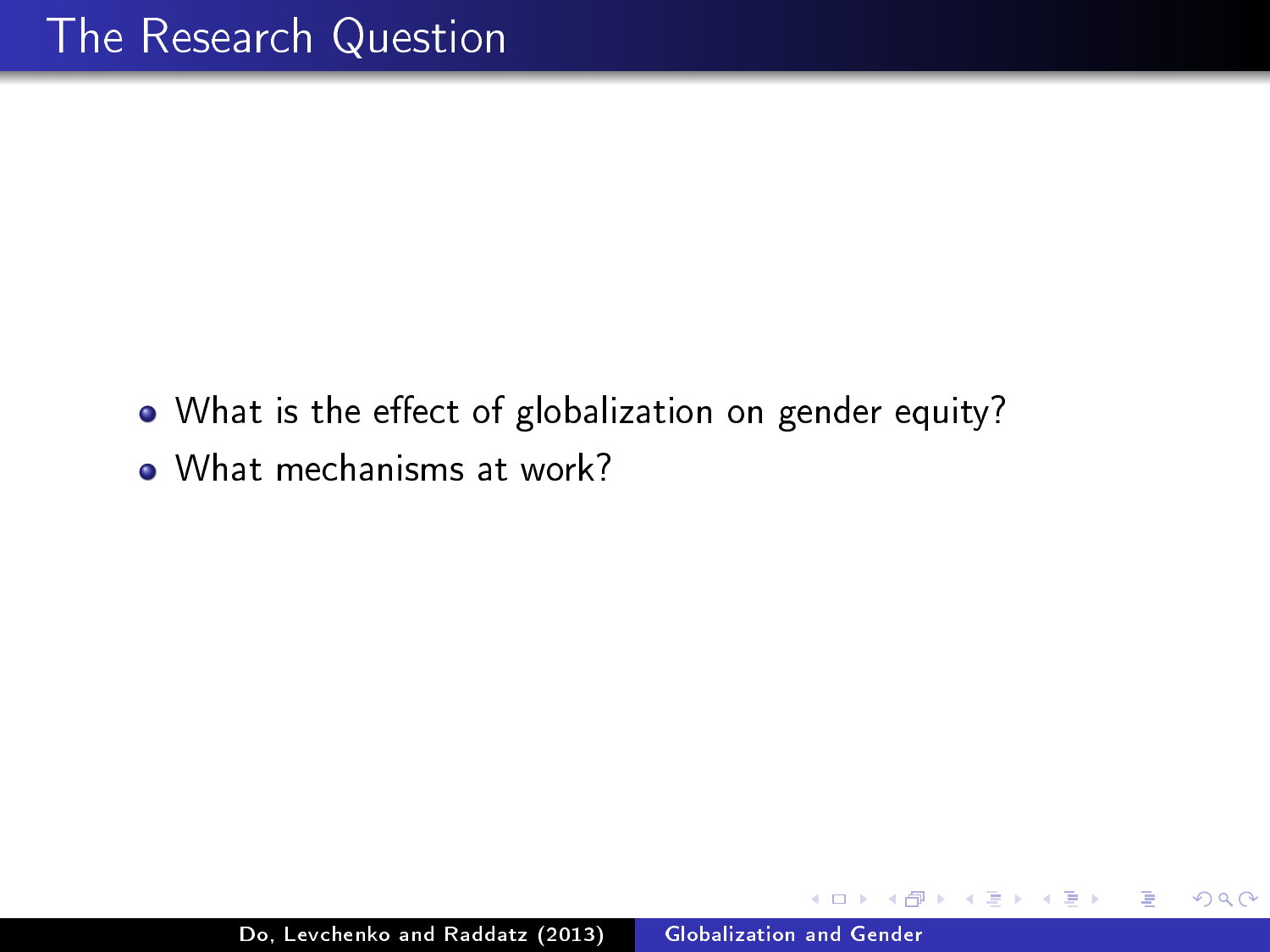- Globalization affects factor prices (comparative advantage)
- When male and female labor are not perfect substitutes: changes in female wages, i.e. opportunity cost of female labor
- Globalization has heterogeneous effects on the gender gap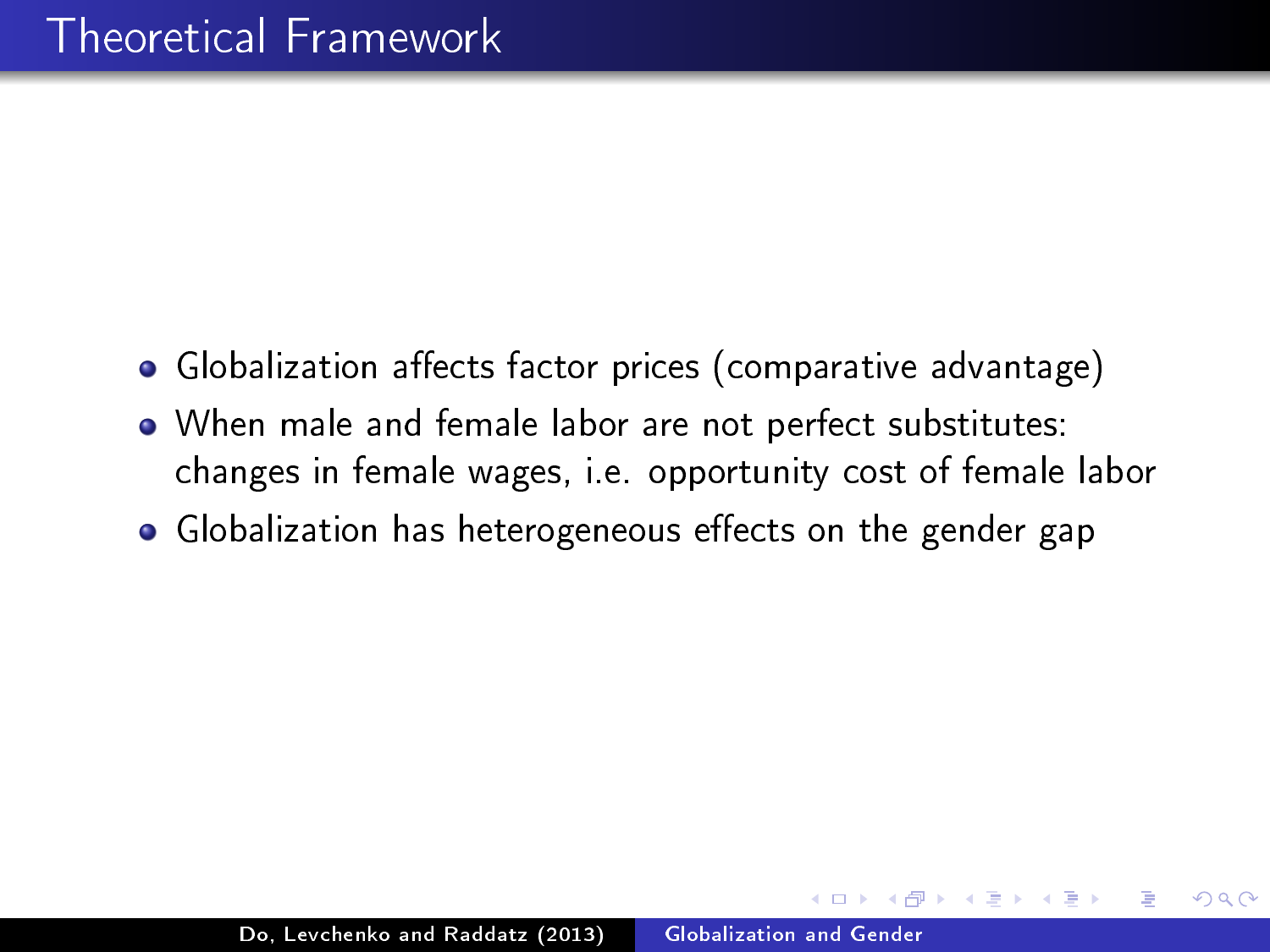- Countries with a comparative advantage in "female-labor-intensive" sectors will exhibit
	- **•** higher female lfp
	- **·** lower fertility
	- **·** more progressive views on gender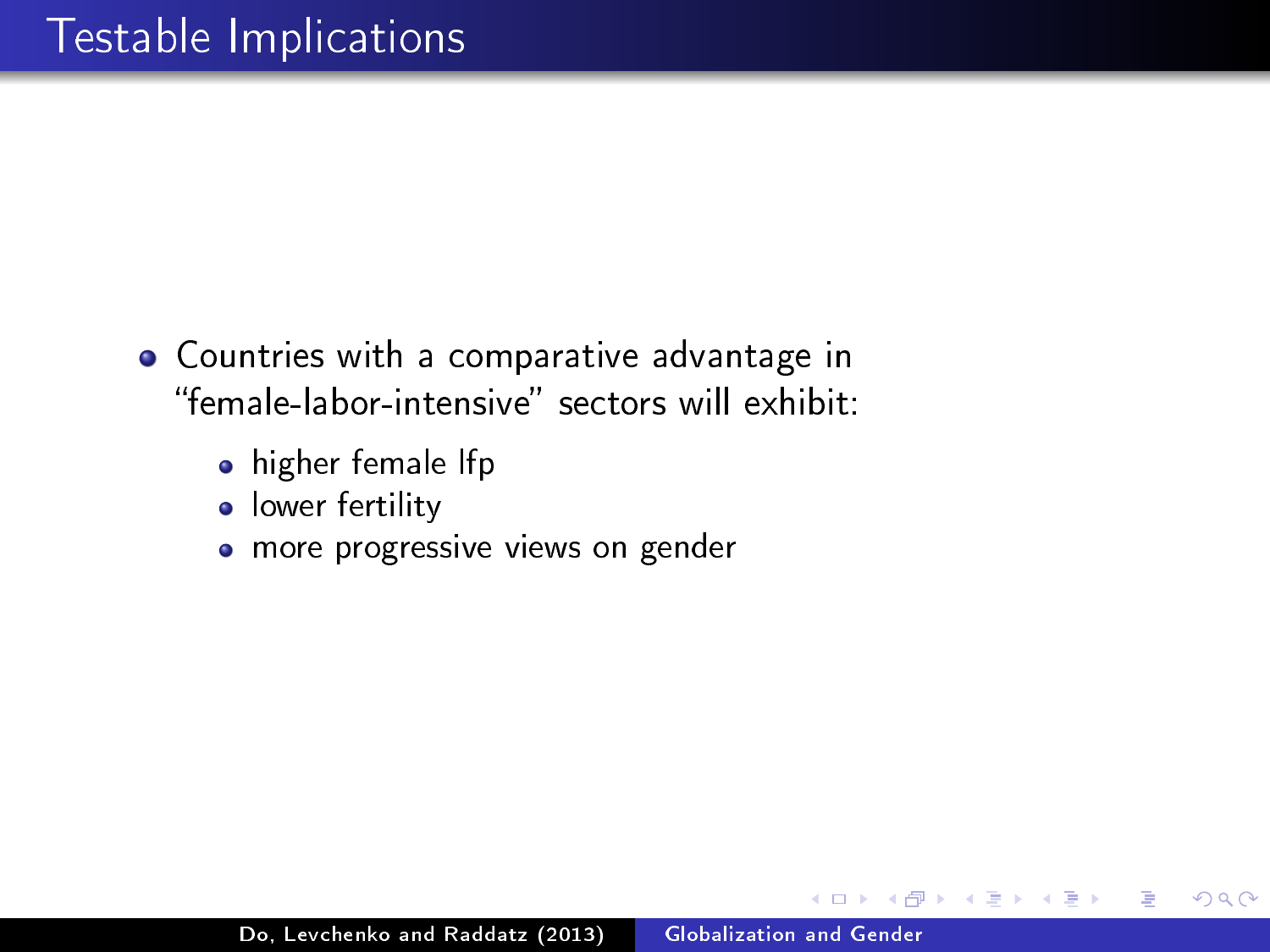- Becker (1960) meets Ricardo
- Specific-factors models of growth and fertility: Becker (1981, 1985) ; Galor and Weil (1996)
- Factor prices and attitudes towards women: Alesina et al. (2013)
- Trade and gender equity: Galor and Mountford (2009); Saure and Zaobi (2011a,b); Rees and Riezman (2011); Black and Brainerd (2004); Oostendorp (2009); Aguayo-Tellez (2010); Ural Marchand et al. (2011)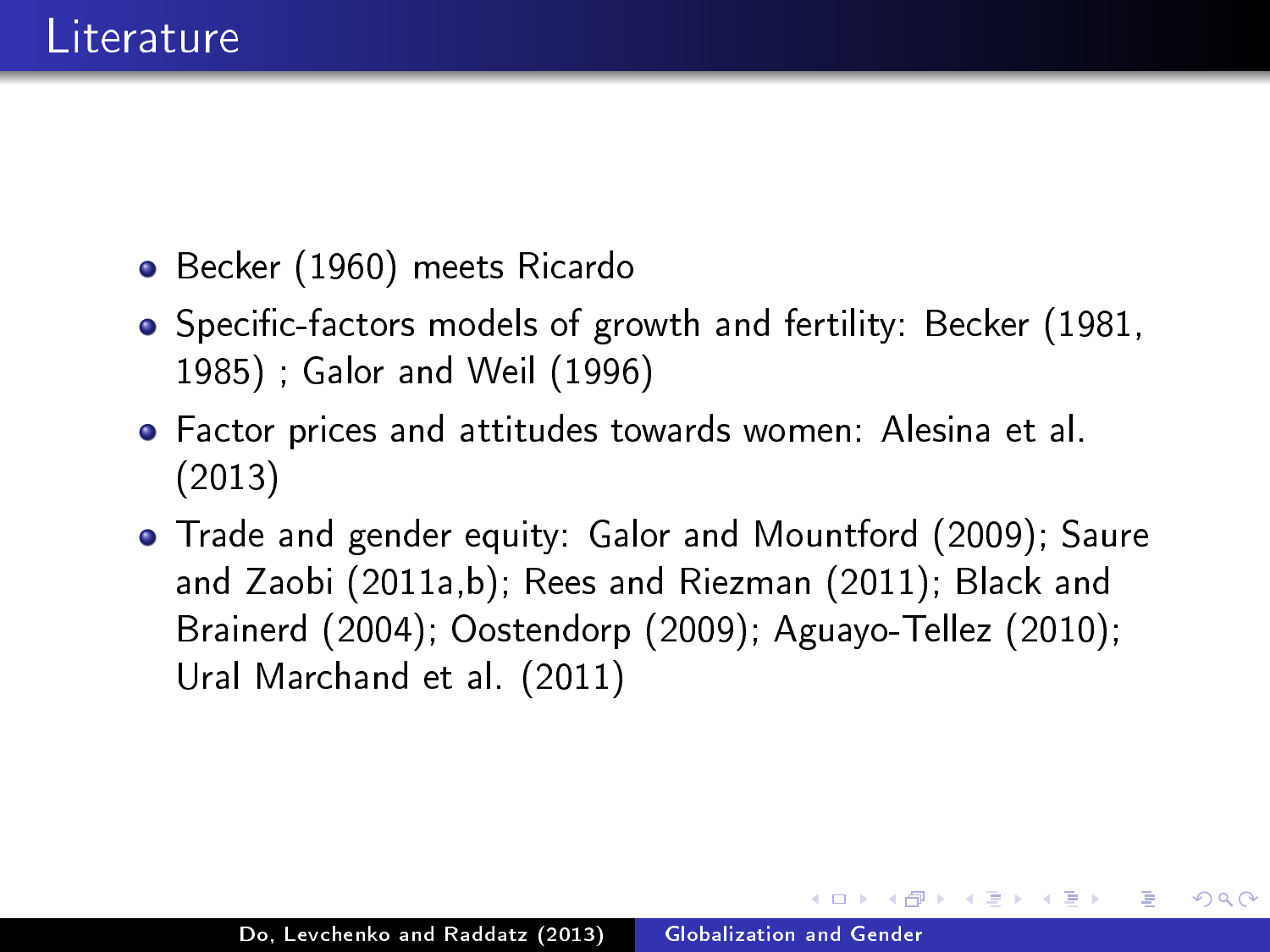- Female labor force participation: I2D2: International Income Distribution Database
	- unbalanced panel (1981-2011) compiling and standardizing all labor force and household surveys across the world (a total of 553 surveys)
	- 96 countries [and counting] with an average of 5.76 years per country

つくへ

- Fertility variables: World Development Indicators
- Attitudes towards women: World Value Surveys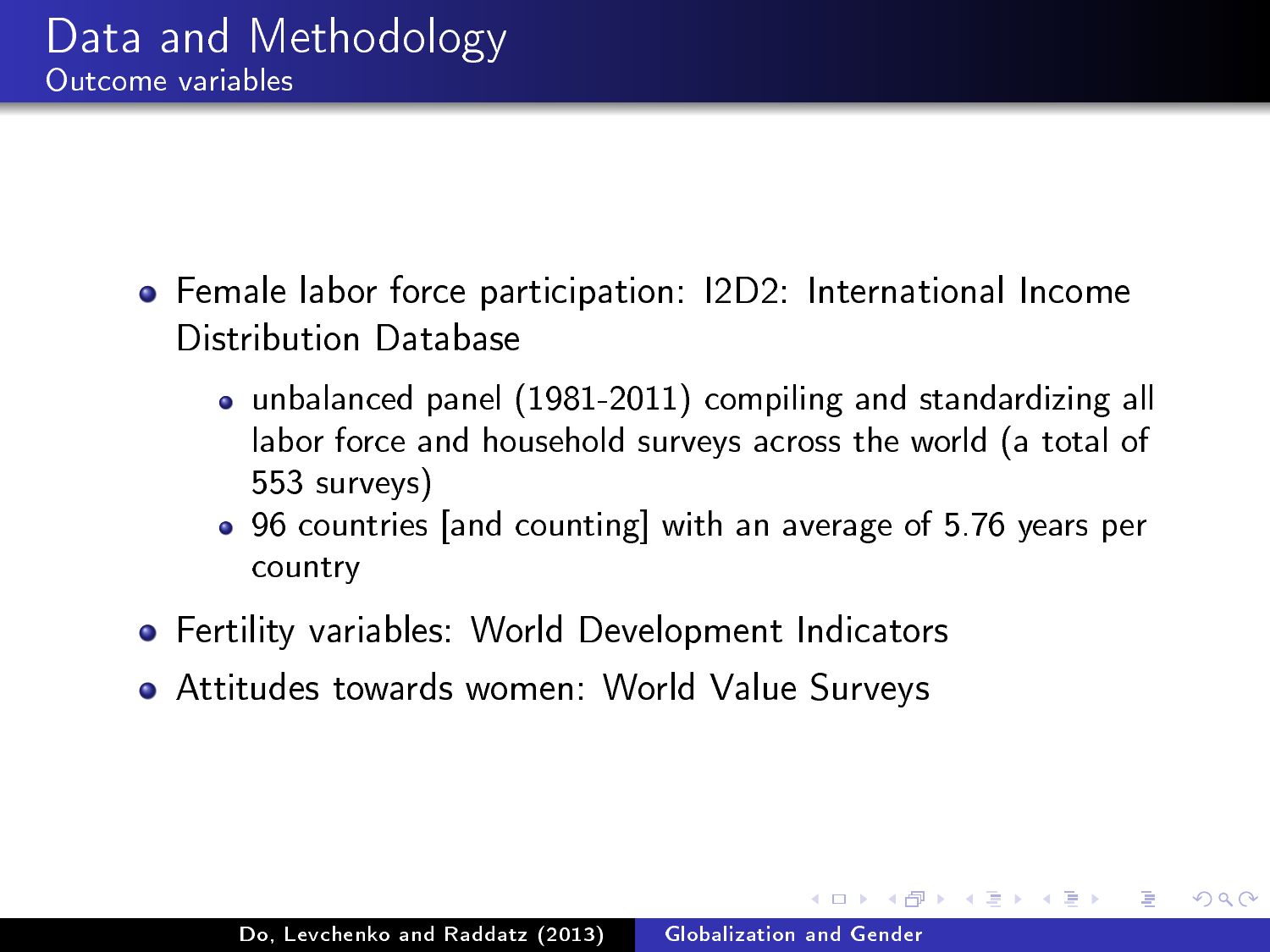### Each sector employs varying fraction of female labor: UNIDO Industrial Statistics Database (INDSTAT4)

| <b>ISIC Code</b> | Sector Name                                            | Dependence |
|------------------|--------------------------------------------------------|------------|
| 151              | Meat, fish, fruit, vegetables, oils and fats           | 0.36       |
| 152              | Dairy products                                         | 0.25       |
| 153              | Grain mill, starch products, and prepared animal feeds | 0.20       |
| 154              | Other food products                                    | 0.39       |
| 155              | <b>Beverages</b>                                       | 0.23       |
| 160              | Tobacco products                                       | 0.33       |
| 171              | Spinning, weaving and finishing of textiles            | 0.37       |
| 172              | Other textiles                                         | 0.47       |
| 173              | Knitted and crocheted fabrics and articles             | 0.62       |
| 181              | Wearing apparel, except fur apparel                    | 0.71       |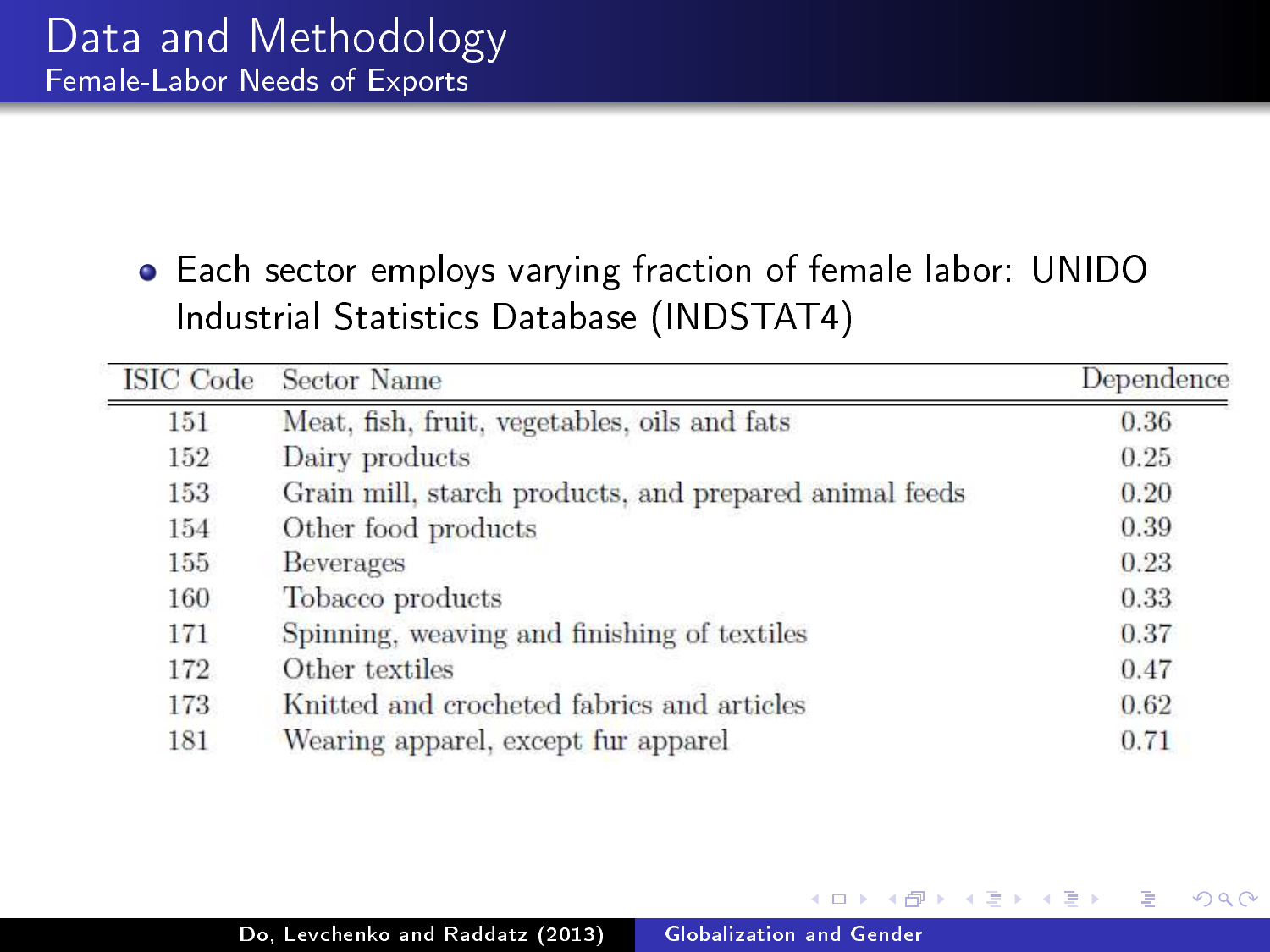- Each country will export varying quantities of goods from each sector: COMTRADE
- Female-Labor Needs of Exports:

$$
FLNX_{ct} = \sum_{s} \omega_{sct} FL_{s}
$$

| Highest Female Labor Need of Exports |       | Lowest Female Labor Need of Exports |       |
|--------------------------------------|-------|-------------------------------------|-------|
| Lesotho                              | 0.650 | Algeria                             | 0.146 |
| Haiti                                | 0.572 | Angola                              | 0.144 |
| Bangladesh                           | 0.557 | Kazakhstan                          | 0.141 |
| Mauritius                            | 0.528 | Venezuela, RB                       | 0.140 |
| Sri Lanka                            | 0.525 | Saudi Arabia                        | 0.138 |
| Honduras                             | 0.486 | Kuwait                              | 0.138 |
| Cambodia                             | 0.485 | Nigeria                             | 0.137 |
| El Salvador                          | 0.471 | Gabon                               | 0.137 |
| Nepal                                | 0.465 | Iraq                                | 0.135 |
| Dominican Republic                   | 0.461 | Libya                               | 0.134 |

 $200$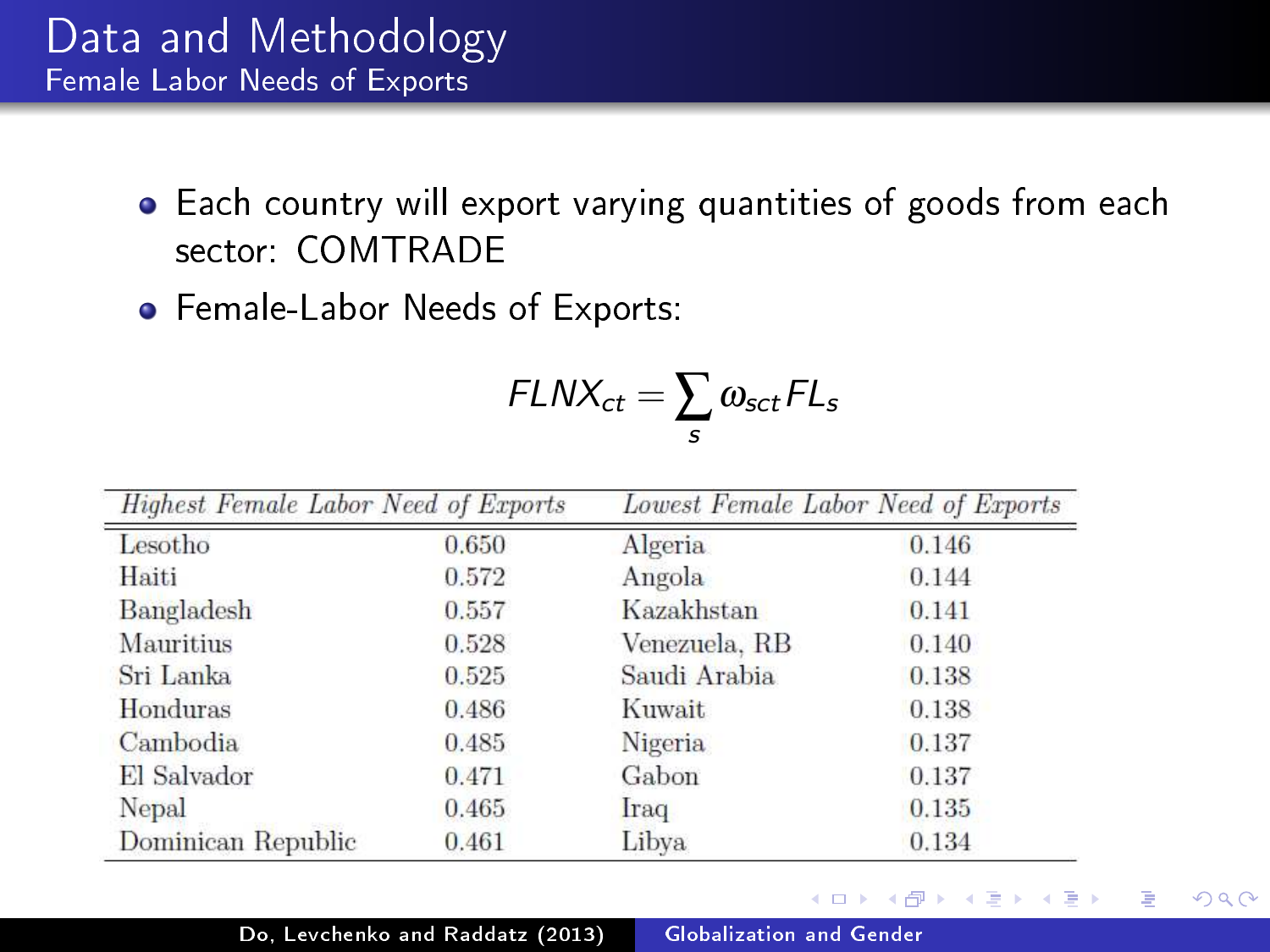$$
Y_c = \alpha + \beta FLNX_c + \gamma Z_c + \epsilon_c
$$

or in panel specification:

$$
Y_{ct} = \alpha + \beta FLNX_{ct} + \gamma Z_{ct} + \eta_c + \eta_t + \varepsilon_{ct}
$$

 $\overline{a}$ 

 $299$ 

э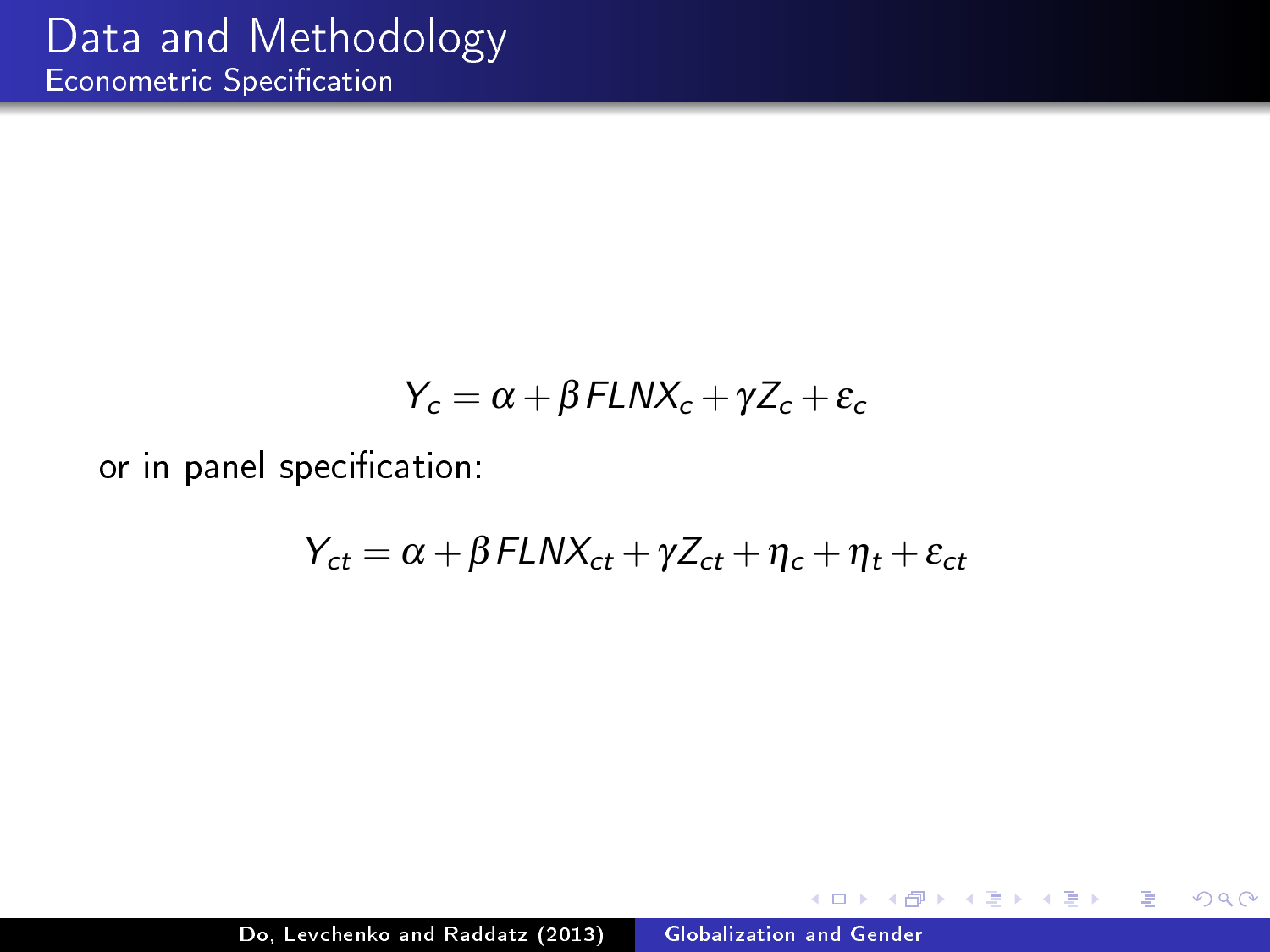# **Identification**

- Sectoral gravity specification (Frankel and Romer, 1999) to predict bilateral export shares (at the sector level): Do and Levchenko (2007); di Giovanni and Levchenko (2009)
- **•** Predict export shares: predicted FLNX as an instrument for actual

|                           |     | <b>First Stage</b> |           |           |           |           |
|---------------------------|-----|--------------------|-----------|-----------|-----------|-----------|
| Dependent Var. (Log) FLNX |     |                    |           |           |           |           |
| (Log) Predicted FLNX      |     |                    | $3.23***$ | $3.04***$ |           |           |
|                           |     |                    | (0.342)   | (0.373)   |           |           |
| (Log) Predicted FLNX      |     |                    |           |           | $2.43***$ |           |
| (out of sample)           |     |                    |           |           | (0.469)   |           |
| (Log) Predicted FLNX      |     |                    |           |           |           | $1.00***$ |
| (Poisson)                 |     |                    |           |           |           | (0.201)   |
| $F$ -test                 |     |                    | 43.02     | 34.69     | 32.21     | 27.24     |
| First Stage $R^2$         |     |                    | 0.400     | 0.534     | 0.402     | 0.392     |
| <b>Region Dummies</b>     | no  | yes                | no        | ves       | yes       | yes       |
| <b>Observations</b>       | 145 | 145                | 145       | 145       | 145       | 145       |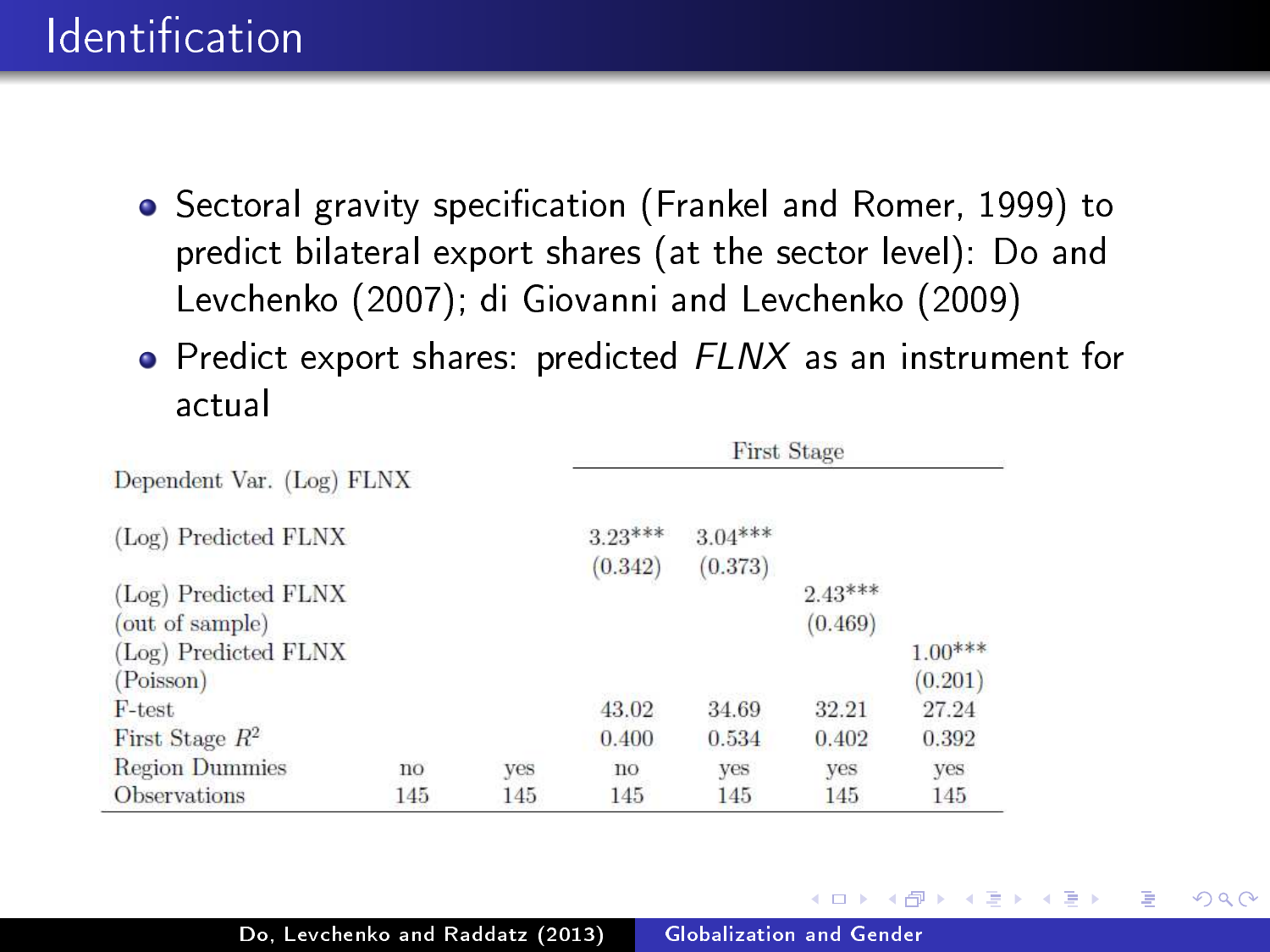Construction of female labor force participation dataset Estimations: OLS, 2SLS and FE (panel)

つくへ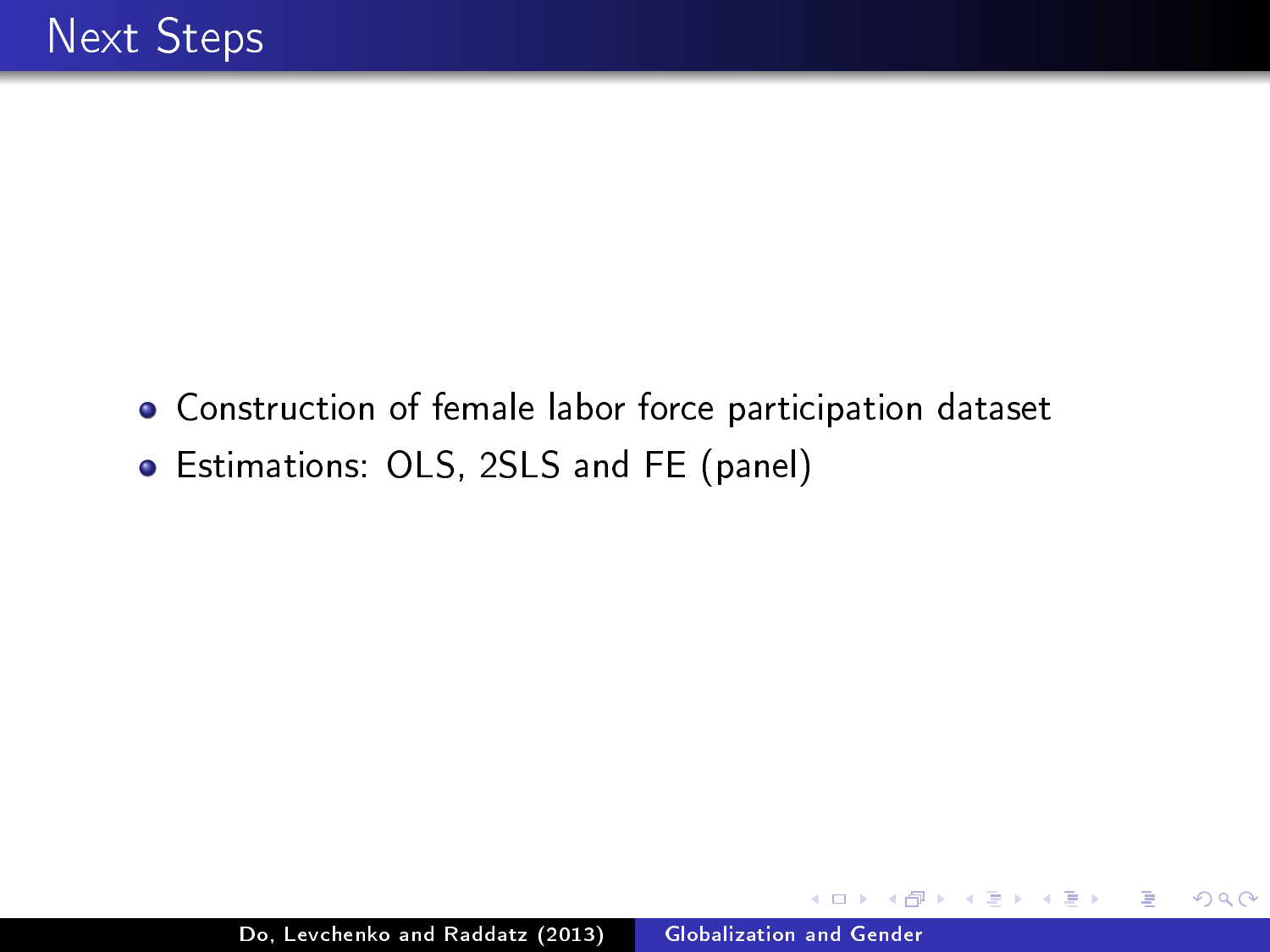- Country-level data on labor force participation: WDI or ILO's KILM (Key Indicators of the Labor Market)
- KILM relies on national surveys, and aggregation done by national statistics offices
- Years of missing surveys: imputation from various models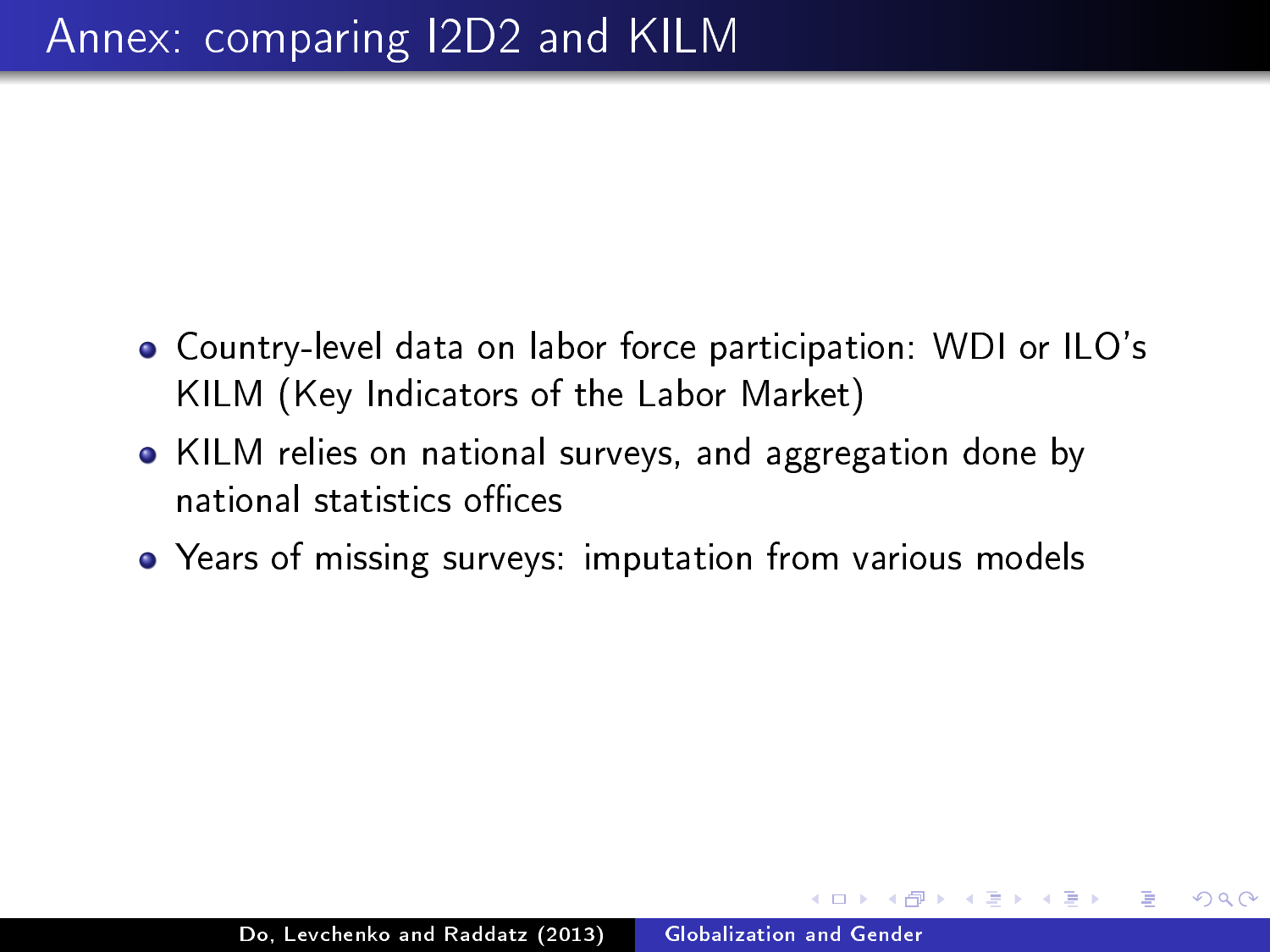

Figure 1: All KILM Data

Figure 2: 'As Reported' KILM Data

イロメ イ母メ イヨメ イヨメ

つくへ

∍